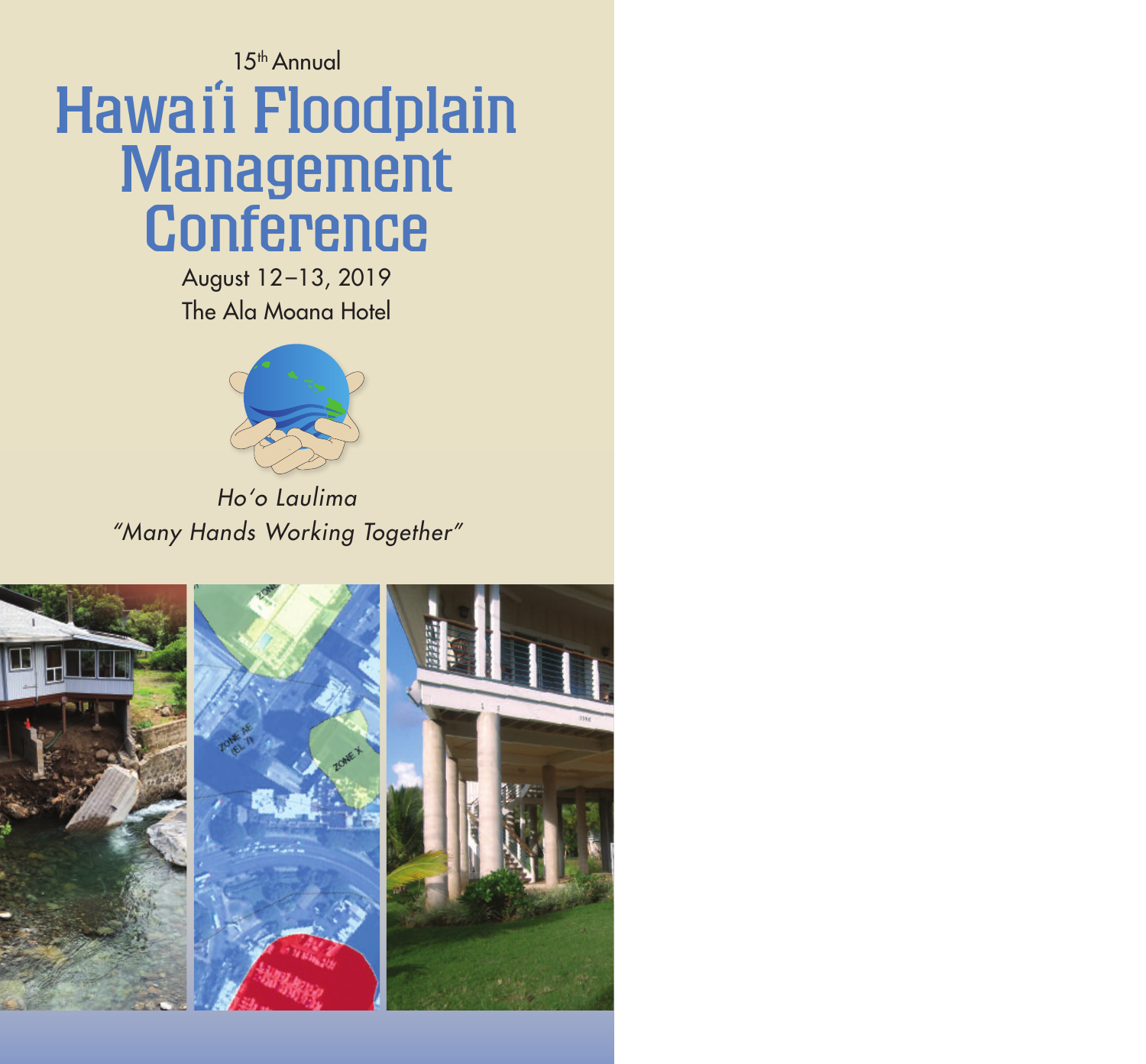## *Aloha!*

The "Hawai'i Floodplain Managers Conference" is now the Hawai'i Floodplain Management Conference. We felt a name change was appropriate because over the past 14 years of hosting this popular event, the conference has grown into a diverse group that represents a broad range of disciplines and floodplain management partners.

The inspiration for this year's theme, *Ho'o Laulima* ("Many Hands Working Together") came from witnessing the many hands that worked together to assist in rebuilding our beautiful island state this past year after multiple disasters.

Mahalo for joining us for the 15th annual 2-day Hawai'i Floodplain Management Conference. We hope that you learn and share ideas about relevant issues, programs, and projects from subject matter experts in the floodplain management community.

**The 2019 Hawai'i Floodplain Management Conference** *Sponsored by* **State of Hawai'i, Department of Land and Natural Resources, Engineering Division**





# Policies, Programs and Resources: What's New in the World of Floodplain Management

With flooding on the rise nationally and worldwide, our policies, programs and resources are changing too. Hear about what is happening on the national policy level in floodplain management as well as new programs that can be used to tackle these challenges. Finally, hear about some new tools and resources the Association of State Floodplain Managers is developing to help states, communities, the private sector and public manage flood risks more effectively.



# **Chad Berginnis, CFM**

Association of State Floodplain Managers *Executive Director*

In 2011, Mr. Berginnis joined the staff of the Association of State Floodplain

Managers (ASFPM). Since 1993, his work has focused on floodplain management, hazard mitigation, and land use planning at the state, local and private sector levels. Chad is a recognized national expert in floodplain management and hazard mitigation having participated in national research groups such as the National Academies of Science, General Accountability Office interviews, presented Congressional testimony, and provided input to local, state, national, and international governments. Chad has a Bachelor of Science in Natural Resources from Ohio State University.

**1** *The Ala Moana Hotel • August 12-13, <sup>2019</sup>*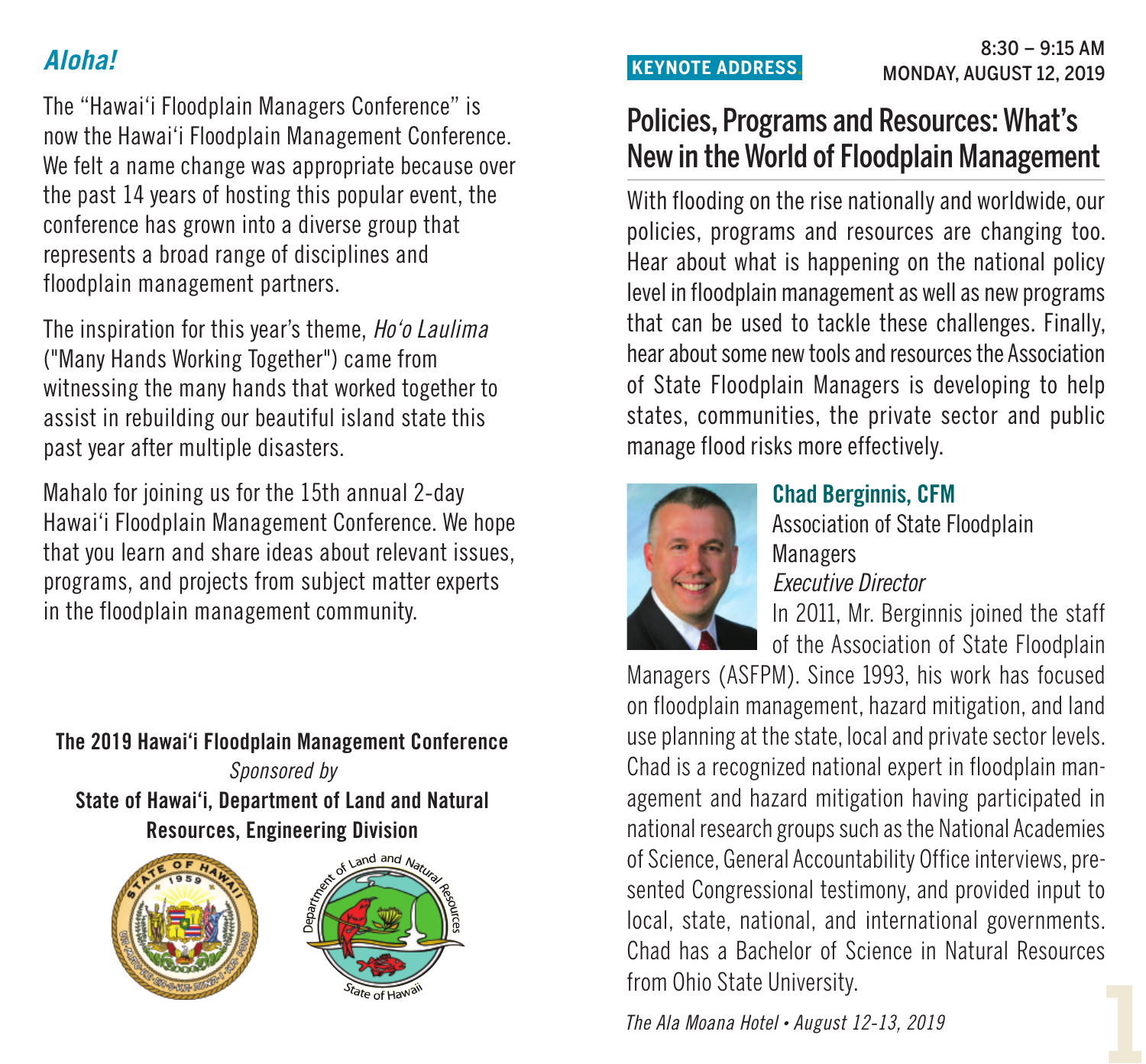### $9:15 - 10:00$  AM **PRESENTATION.** MONDAY, AUGUST 12, 2019

# FEMAAssessment of State Floodplain Management Regulations for State-Owned Properties in the SFHAs

Just as each of our four counties are considered a participating communities in the NFIP, so is the State of Hawai'i. What does this mean? The State must also have floodplain management regulations for Stateowned properties in a Special Flood Hazard Area.

FEMA is assessing all of the State's enabling legislation that demonstrates its ability to comply with 44CFR Part 60 Subpart B (Requirements for State Floodplain Management Regulations). This presentation explains what State agencies may be affected by FEMA's findings.



## **Carol Tyau-Beam, P.E., CFM**

State Dept. of Land and Natural Resources, Engineering Division *State National Flood Insurance Program (NFIP) Coordinator*

Carol Tyau-Beam is an engineer with the Dept. of Land and Natural Resources' Engineering Division, and the State of Hawai'i's NFIP Coordinator. The State NFIP Coordinator acts as a liaison between the FEMA and the four counties to ensure that each is properly administering and enforcing floodplain development regulations. In addition, she also conducts outreach and training for NFIP stakeholders that include: government officials, design professionals, surveyors, insurance agents, lenders, Realtors, and property owners.

# Hawai'i Homeless Initiative

Homelessness isan issue of growing concern in Hawai'i and acrossthe United States. This presentation provides an overview of the State of Hawai'i's efforts to address homelessness, including efforts to expand housing inventory and implement housing-focused services.



## **Scott Morishige**

State Dept. of Human Services *Governor's Coordinator on Homelessness*

Scott Morishige was appointed to his position as the Governor's Coordinator

on Homelessness in August, 2015. He serves as the point person for all the homeless issues in the state, and works closely with Governor David Ige and his cabinet. Scott's office is responsible for broad policy direction and the coordination of Hawai'i's manystakeholders surrounding homelessness. Scott holds a Master Degree of Social Work from the University of Hawai'i at Manoa and a Bachelor's Degree in Political Science from Oregon State University. Born and raised in Hawai'i. Scott is a graduate of Mid-Pacific Institute.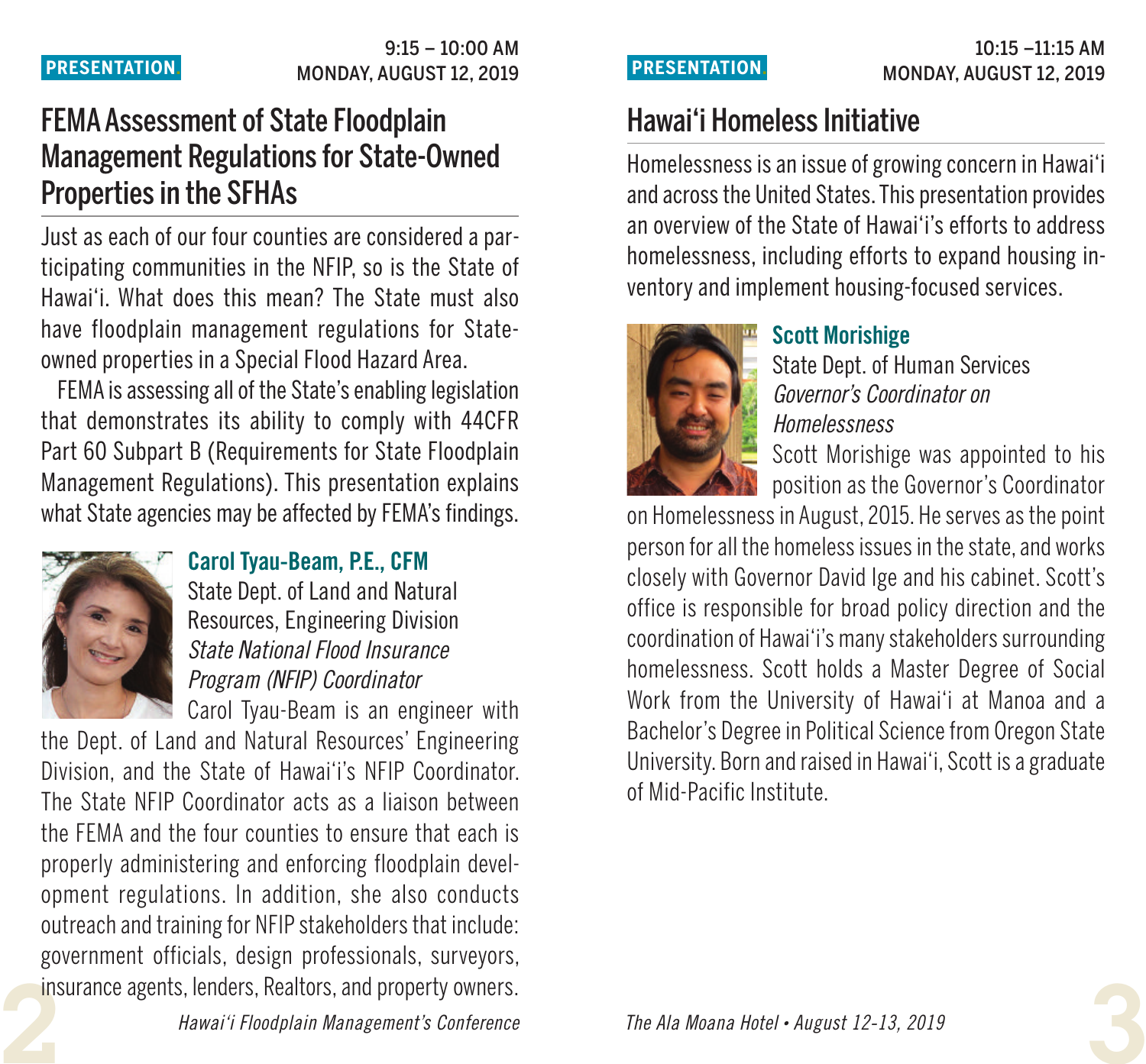### 10:15 –11:15 AM MONDAY, AUGUST 12, 2019 **PRESENTATION.**

# Case Study: Kahauiki Village

There is a saying that "It Takes a Village" to raise a child, but what does it take to create the Village? Built on an isolated peninsula of prime waterfront land in urban Honolulu, government agencies, utility providers, and community-minded businesses and individuals all came together to create Kahauiki Village. This presentation will discuss the challenges this project faced and how they were overcome and turned into opportunities. Among these challenges was that most of the waterfront land was significantly below the Base Flood Elevation and had to be raised to comply with floodzone requirements.



### **Lance Takehara, PE, LEED AP BD+C** Bowers + Kubota

*Project Manager*

Lance is a Project Manager with over 14 years of experience on various industrial, commercial, and residential

projects. He has past infrastructure planning experience with clients such as Google, Inc.,schools, community colleges, residential subdivisions, and various government agencies.

# Building Codes and Floodplain Management Ordinances: Identify and Working with **Differences**

The 1st part of the four-speaker panel will focus on the State of Hawai'i's adoption of the new State Building Code and Residential Code (2012 IBC/2012 IRC) and Act 141 (2017)—legislation mandating the State Building Code Council (SBCC) to adopt the current ICC code within 2 years of its publication.

## **Douglas Haigh, P.E.**

## County of Kaua'i, Dept. of Public Works *Building Division Chief*

Doug Haigh earned his Bachelor of Science degree in Construction Management at Cal Poly San Luis Obispo and his MBA from the University of Hawai'i (UH) at Manoa. Early in his career, Doug spent 10 years working in construction management at Hawaiian Dredging and Construction and Pacific Construction. He then made the move to the public sector and joined the County of Kaua'i, where he has been the past 27 years. Doug is also a member of the State Building Code Council (SBCC) representing the County of Kaua'i. When not working or volunteering his time on the SBCC, Doug enjoys family time with his wife and two sons who are both UH Manoa graduates. He's an avid surfer and gardener.

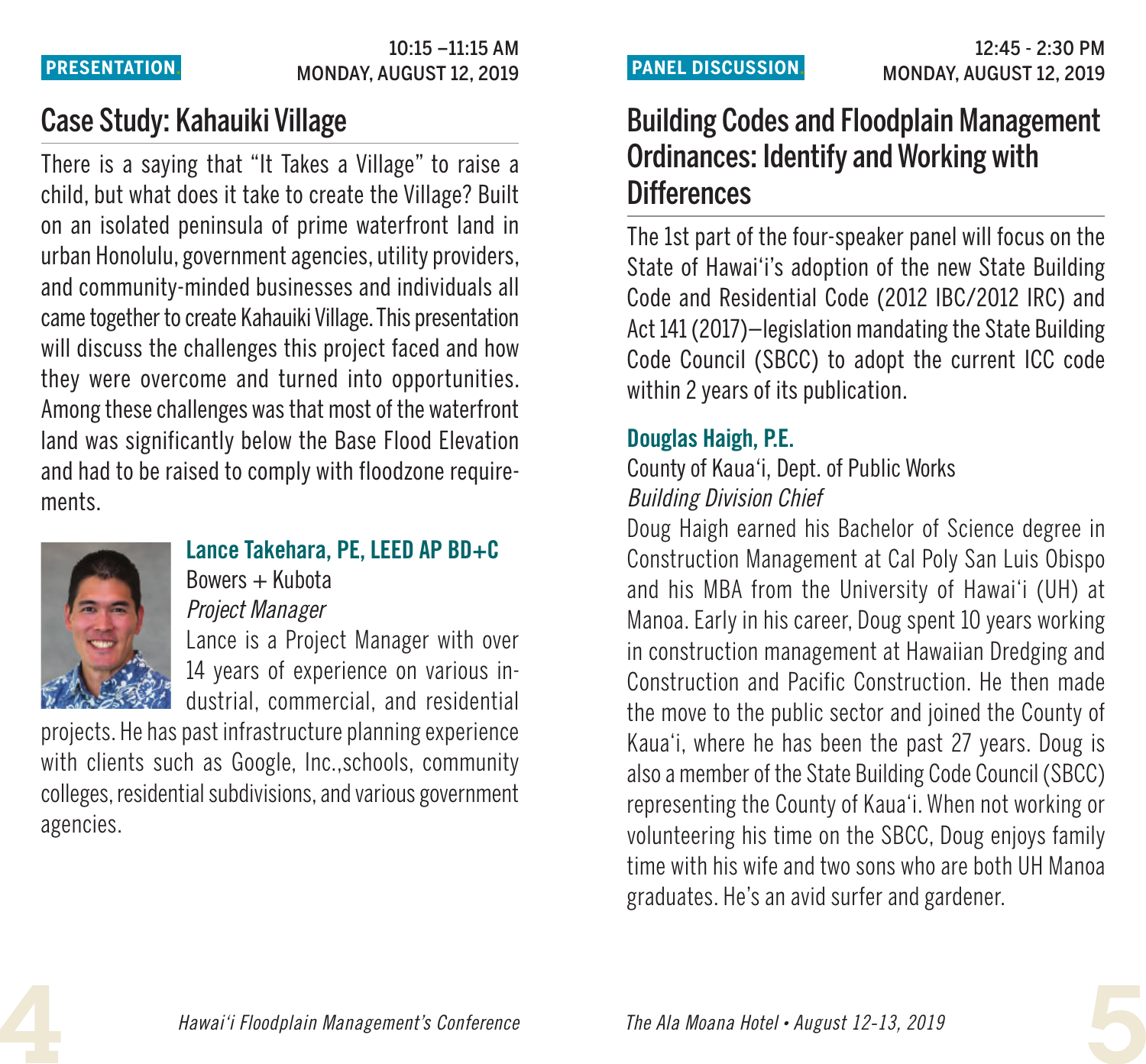# Building Codes and Floodplain Management Ordinances: Identify and Working with **Differences**

Participation in the National Flood Insurance Program (NFIP) is voluntary. However, there are many benefits to a community for joining the NFIP such as Federally subsidized flood insurance is made available throughout the community, Federal disaster assistance and many forms of mitigation grants are accessible. To join the Program, a community must adopt floodplain management regulations that meet or exceed the minimum NFIP criteria set forth in 44CFR§60.3.

The 2nd part of the four-speaker panel will compare each of Hawaii's four participating community's standalone floodplain management ordinances and highlight the higher regulatory standards that each county has electively adopted to increase safe floodplain development within their respective counties.

## **Carol Tyau-Beam, P.E., CFM**

State Dept. of Land and Natural Resources, Engineering Division *State National Flood Insurance Program (NFIP) Coordinator*

# Building Codes and Floodplain Management Ordinances: Identify and Working with **Differences**

The 3rd part of the four-speaker panel will cover:

- The differences in flood provisions between the 2006 IBC/IRC and the 2012 IBC/IRC;
- Key differences between flood provisions in the 2012 IBC/IRC and local"stand-alone" ordinances;
- Expose the challenges of having to enforce both the codes and ordinances (duplication, conflicts);
- Local amendments—strengthen flood provisions
- Brief on changes between 2012 and 2018.

## **Rebecca Quinn, CFM**

RCQuinn Consulting, representing FEMA Building Science Rebecca Quinn, CFM, president of RCQuinn Consulting, Inc., specializes in floodplain management and mitigation, with particular focus on the National Flood Insurance Program and the International Building Codes. For 10 years she was Maryland's NFIP State Coordinator and the State Hazard Mitigation Officer. Since 1998, she has been a consultant to FEMA on matters related to building codes and publications. In addition, she has worked with local jurisdictions, state agencies, and other clients involved in preparing building code coordinated model floodplain management ordinances, producing guidance documents, evaluating programs, and implementing mitigation projects.

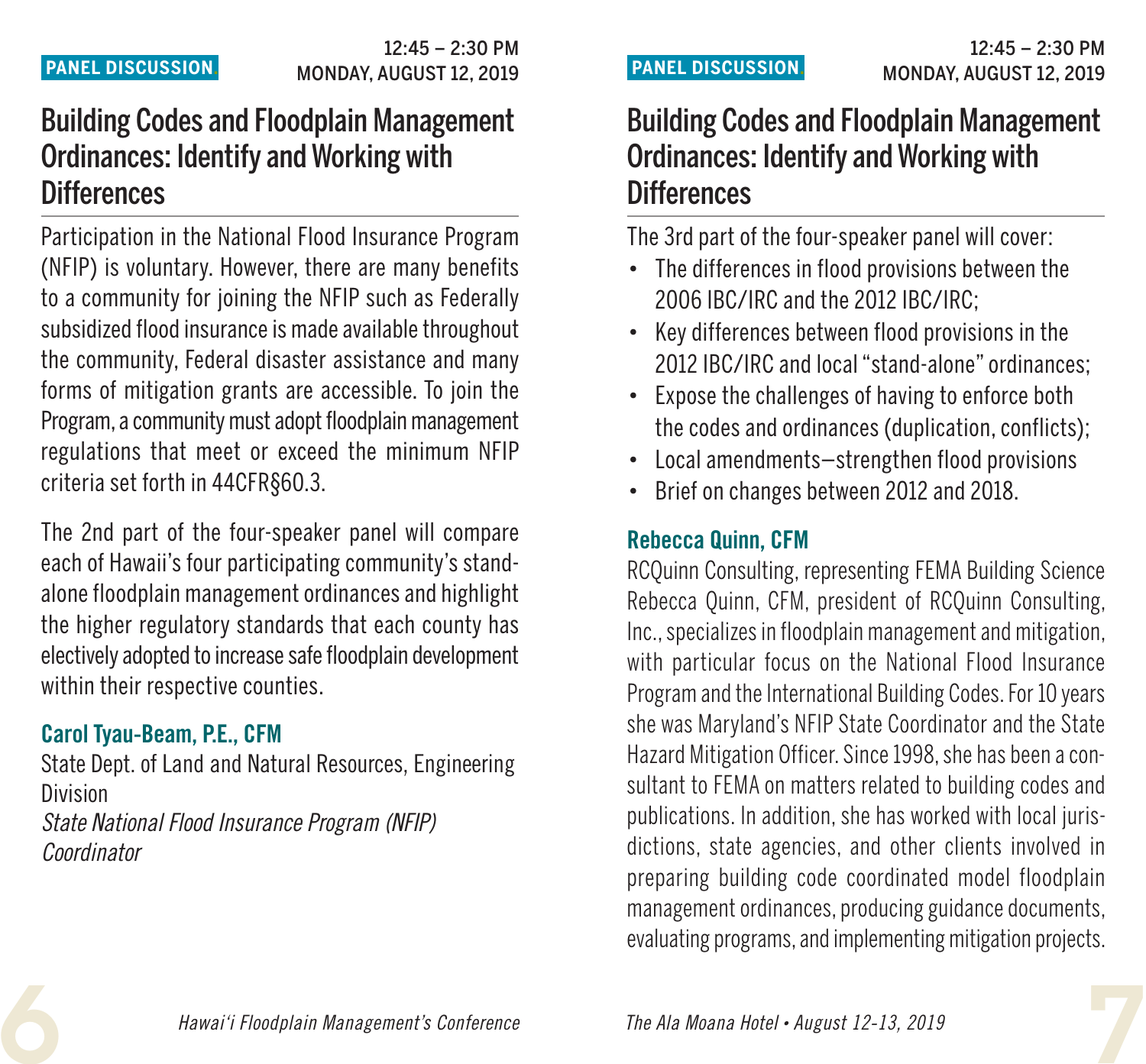# Disaster Recovery ReformAct of 2018 (DRRA) – A Brief Overview

This last part of the four-speaker panel will focus on the Disaster Recovery Reform Act of 2018 (DRRA). The DRRA of 2018 is one of the most significant legislative acts that directly impacts future disaster recovery efforts,and how FEMA will interact with impacted states and communities. This brief will attempt to provide an overview of the more relevant sections that deal with building code adoption, and implications for community resilience.



## **Michael Hornick, CCPA, CFM**

FEMA Region IX, Mitigation Division *Natural Hazards Program Specialist* Michael has been with the federal government for 32 years serving in the National Oceanicand Atmospheric Admin-

istration and with FEMA in various Mitigation positions since 1992 (currently a Natural Hazards Program Specialist). He has been deployed to over 30 Presidential Declarations across mainland U.S., Hawai'i, and Pacific nations and territories. Michael is also the the FEMA RIX Building Science Coordinator, and has been the interim lead for the FEMA RIX Dam Safety and Hurricane Programs, NEHRP lead, and as regional representative to the National Tsunami Hazard Mitigation Program.

# Hawai'i Flood Hazard Assessment Tool (FHAT) Updates

This presentation will cover the latest additions and updates to the Flood Hazard Assessment Tool (FHAT). It will include an overview of the latest improvements and capabilities.





# **Steven Lettau, RLA, GISP, LEED Green Associate**

The Onyx Group *Principal*

Steven Lettau is the Principal of the Honolulu office of The Onyx Group. He

has over 30 years of project management and development experience for GIS applications for numerous clients in the Pacific. Mr. Lettau has lead the FHAT development team since its inception.

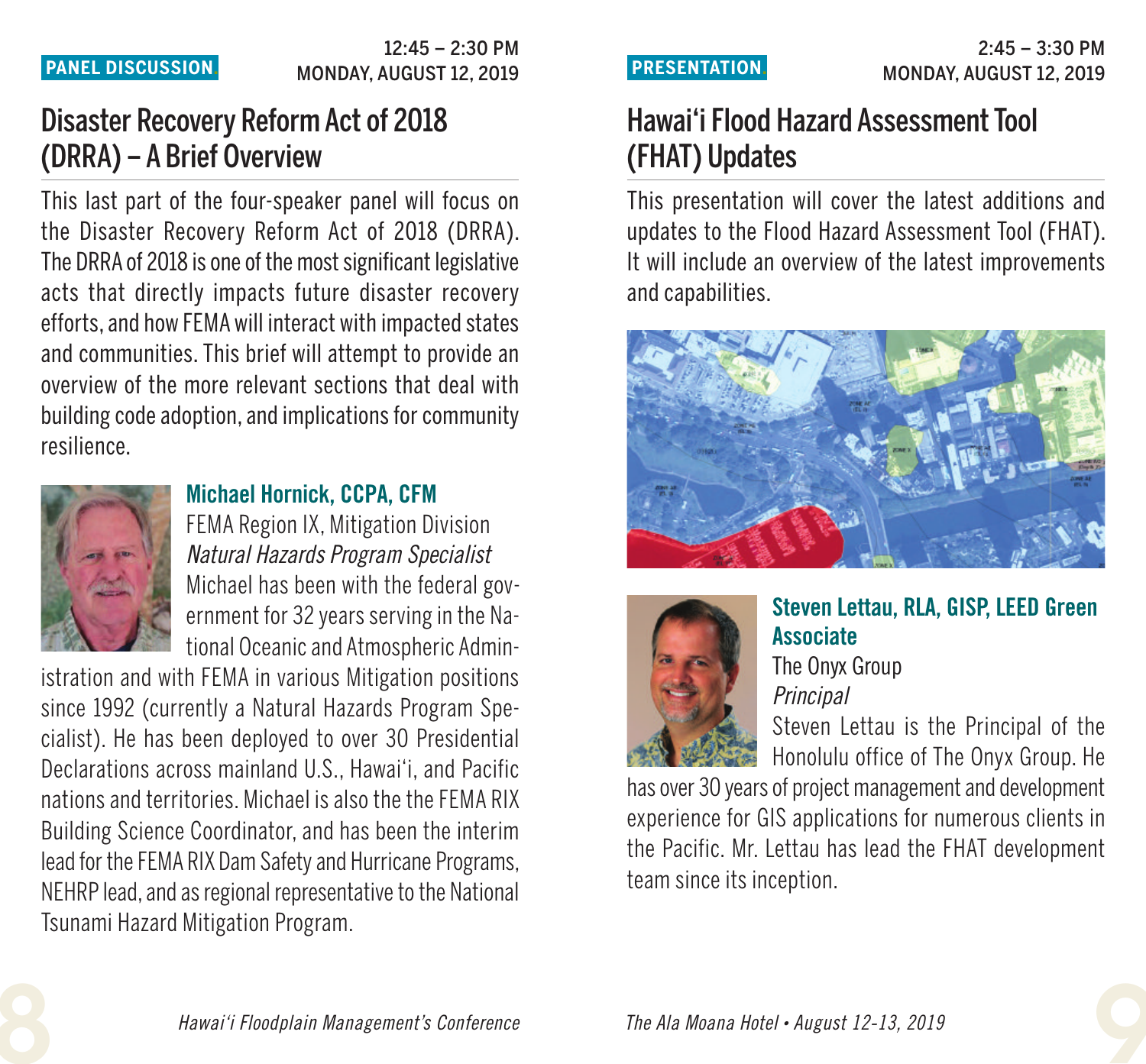## **Monday, August 12, 2019**

| 7:30 AM - 8:00 AM       | Registration                                                                                                                                                                                                                                                                                                                                                                                                                                        |
|-------------------------|-----------------------------------------------------------------------------------------------------------------------------------------------------------------------------------------------------------------------------------------------------------------------------------------------------------------------------------------------------------------------------------------------------------------------------------------------------|
| 8:00 AM - 8:30 AM       | <b>Opening Remarks</b>                                                                                                                                                                                                                                                                                                                                                                                                                              |
| $8:30$ AM $-9:15$ AM    | Keynote Address<br>Policies, Programs, and Resources: What's New in the World of Floodplain Management<br>Chad Berginnis CFM, Association of State Floodplain Managers, Executive Director                                                                                                                                                                                                                                                          |
| $9:15$ AM $-10:00$ AM   | FEMA Assessment of State Floodplain Management Regulations for State-Owned Properties in the SFHAs<br>Carol Tyau-Beam P.E., CFM, State Dept. of Land & Natural Resources, State NFIP Coordinator                                                                                                                                                                                                                                                    |
| 10:00 AM - 10:15 AM     | <b>Morning Break</b>                                                                                                                                                                                                                                                                                                                                                                                                                                |
| $10:15$ AM $- 11:15$ AM | Hawai'i Homeless Initiative<br>Scott Morishige, State Dept. of Human Services, Governor's Coordinator on Homelessness<br>Case Study: Kahauiki Village<br>Lance Takehara P.E., LEED AP BD+C, Bowers + Kubota, Engineer, Project Manager                                                                                                                                                                                                              |
| $11:15$ AM $- 12:45$ PM | Lunch Break (See page 25 for nearby restaurant suggestions)                                                                                                                                                                                                                                                                                                                                                                                         |
| 12:45 PM - 2:30 PM      | Panel Discussion<br>Building Codes and Floodplain Management Ordinances: Identify and Working with Differences<br>Douglas Haigh P.E., County of Kaua'i, Dept. of Public Works, Building Division Chief<br>Carol Tyau-Beam P.E., CFM, State Dept. of Land & Natural Resources, State NFIP Coordinator<br>Rebecca Quinn CFM, RCQuinn Consulting, representing FEMA Building Science<br>Disaster Recovery Reform Act of 2018 (DRRA) - A Brief Overview |
|                         | Michael Hornick CCPA, CFM, FEMA Region IX, Mitigation Division, Natural Hazards Program Specialist                                                                                                                                                                                                                                                                                                                                                  |
| $2:30$ PM $- 2:45$ PM   | Afternoon Break                                                                                                                                                                                                                                                                                                                                                                                                                                     |
| 2:45 PM - 3:30 PM       | Hawai'i Flood Hazard Assessment Tool (FHAT) Updates<br>Steven Lettau RLA, GISP, LEED Green Associate, The Onyx Group, Principal                                                                                                                                                                                                                                                                                                                     |
| $3:30$ PM $-$ 4:00 PM   | Closing Remarks Adjourn for the day                                                                                                                                                                                                                                                                                                                                                                                                                 |

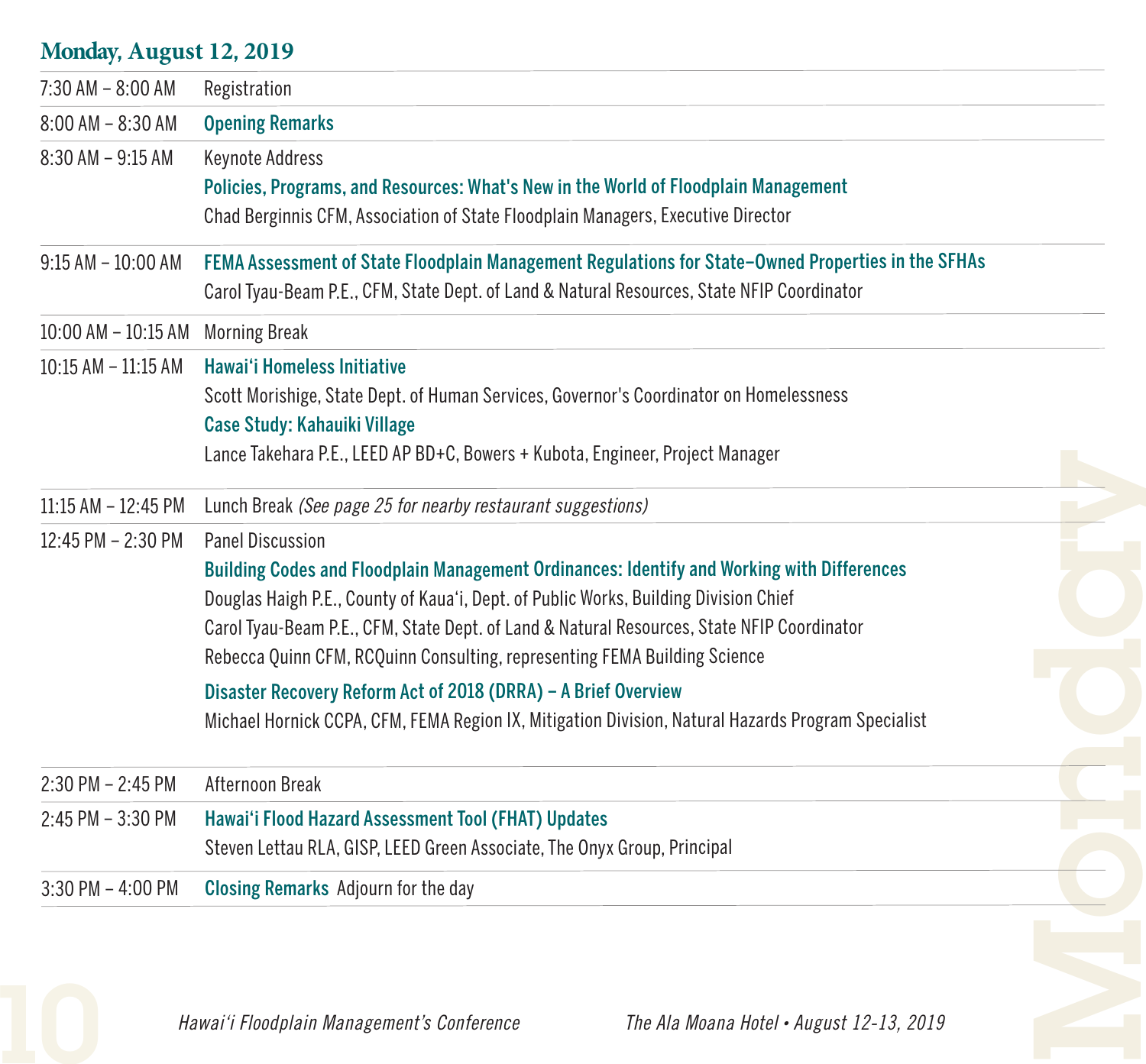## **Tuesday, August 13, 2019**

| $7:30$ AM $-8:00$ AM     | Registration                                                                                                                                                                               |                                                            |                                                                         |                                                                |
|--------------------------|--------------------------------------------------------------------------------------------------------------------------------------------------------------------------------------------|------------------------------------------------------------|-------------------------------------------------------------------------|----------------------------------------------------------------|
| 8:00 AM - 8:15 AM        | <b>Opening Remarks</b>                                                                                                                                                                     |                                                            |                                                                         |                                                                |
| $8:15$ AM $-9:00$ AM     | <b>Flood Insurance Data</b><br>Edie Lohmann ANFI, CFM, MBA, FEMA Region IX, Mitigation Division<br>NFIP Insurance Specialist                                                               |                                                            |                                                                         |                                                                |
| $9:00$ AM $-9:45$ AM     | <b>Base Level Engineering</b><br>Eric Simmons CFM, FEMA Region IX, Mitigation Division, Senior Engineer                                                                                    |                                                            |                                                                         |                                                                |
| $9:45$ AM $-10:00$ AM    | <b>Morning Break</b>                                                                                                                                                                       |                                                            |                                                                         |                                                                |
|                          | 10:00 AM - 10:45 AM Adapting to Sea Level Rise: Strategies for Hawai'i's Coastal Highways<br>Ed Sniffen P.E., State of Hawai'i Dept. of Transportation, Highways Division, Deputy Director |                                                            |                                                                         |                                                                |
|                          | 10:45 AM - 11:30 AM The 2018 Hurricane Season and Impacts Across Hawai'i<br>Dr. Alison Nugent Ph.D., U.H. at Manoa, SOEST, Atmospheric Sciences, Assistant Professor                       |                                                            |                                                                         |                                                                |
| 11:30 AM - 12:00 PM      | Transition: Pickup lunch in the Garden Lanai Ballroom and report to Hui group by 12:00 noon.                                                                                               |                                                            |                                                                         |                                                                |
| $12:00$ PM $- 2:15$ PM   | Select a Hui Group of your interest. The 1-hour Hui Group format is designed for ample discussion and interactive Q&A.                                                                     |                                                            |                                                                         |                                                                |
| Hui Group:               | A                                                                                                                                                                                          | R                                                          | C                                                                       | D.                                                             |
| <b>Discussion Topic:</b> | <b>What's the Connection?</b><br><b>Flood Insurance &amp; Mapping</b>                                                                                                                      | <b>Is Your Project Compliant?</b><br><b>Building Codes</b> | <b>How to Get YourProject Funded</b><br><b>Mitigation Grant Funding</b> | <b>New Directives Driven by SLR</b><br><b>Sea Level Rising</b> |
| Hui Steersman:           | Edie Lohmann & Eric Simmons                                                                                                                                                                | Rebecca Quinn                                              | Philip Wang & Larry Kanda                                               | Matt Gosner                                                    |
| <b>Meeting Location:</b> | Plumeria Meeting Room                                                                                                                                                                      | 'Ilima Meeting Room                                        | Garden Lanai Ballroom                                                   | Garden Lanai Ballroom                                          |
| 2:15 PM - 2:30 PM        | Afternoon Break                                                                                                                                                                            |                                                            |                                                                         |                                                                |
| $2:30$ PM $-3:15$ PM     | 3D Elevation Program (3DEP) - Status for Hawai'i, Drew Decker, U.S. Geological Survey, National Map Liaison                                                                                |                                                            |                                                                         |                                                                |
| $3:15$ PM $-3:45$ PM     | How to Transition to the 2022 National Coordinate System Without Getting Left Behind<br>Edward Carlson, U.S. Dept. of Commerce / National Geodetic Survey, Pacific Region Geodetic Advisor |                                                            |                                                                         |                                                                |
| 3:45 PM - 4:15 PM        | Dam Evacuation Maps / BWS Nu'uanu 1 Reservoir Update<br>Denise Manuel P.E., State Dept. of Land & Natural Resources, Engineer                                                              |                                                            |                                                                         |                                                                |
| 4:15 PM - 4:30 PM        | Closing Remarks Adjourn for the day                                                                                                                                                        |                                                            |                                                                         |                                                                |
|                          | Hawai'i Floodplain Management's Conference                                                                                                                                                 |                                                            | The Ala Moana Hotel . August 12-13, 2019                                |                                                                |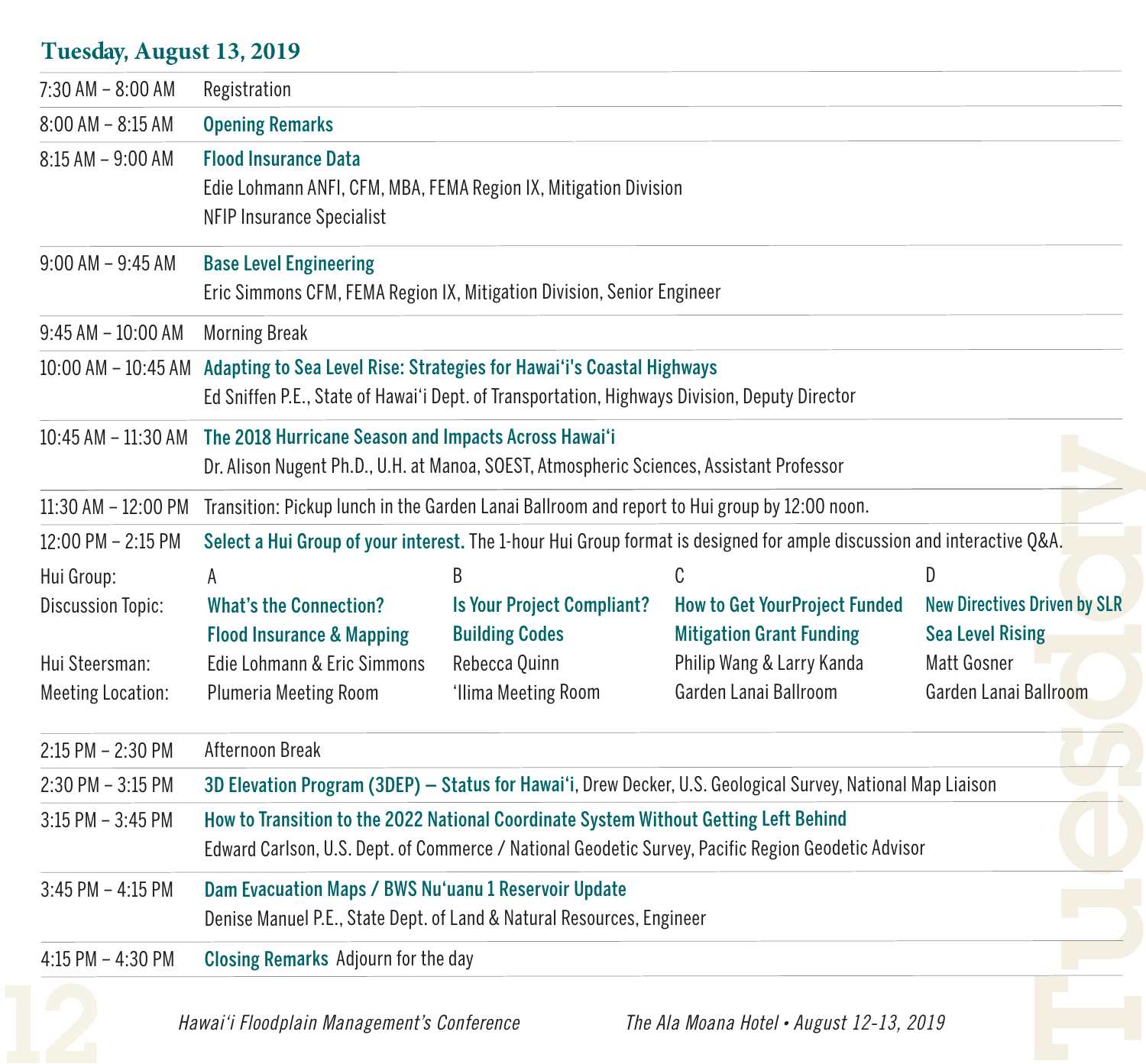### 8:15 – 9:00 AM TUESDAY, AUGUST 13, 2019 **PRESENTATION.**

## Flood Insurance Data

Discussion about FEMA's new NFIP databases, PIVOT, UCORT,JIRA and FloodSmart.We will be discussing the system's components, access, and current and future capabilities. Join us for an online guided tour of new NFIP stakeholder resources, statistics, and publications available through the new system of record. Learn FEMA's plans to completely overhaul the NFIP through these systems.



## **Edie Lohmann, ANFI, CFM, MBA**

FEMA Region IX, Mitigation Division *NFIP Insurance Specialist* Edie is the FEMA Region IX National Flood Insurance Program (NFIP) Insurance Specialist. She has enjoyed working

for the NFIP for 26 years in various capacities. She specializes in flood insurance outreach, education, and training, and provides technical assistance to NFIP stakeholders on flood insurance.

# Base Level Engineering

Base Level Engineering (BLE) is a new, watershed-wide modeling method that uses high–resolution topographic data, regression equations for hydrology, and automated model building techniques. BLE can efficiently deliver updated flood hazard data across hundreds of square miles. This approach offers an important opportunity to communicate flood risk and distribute data needed for development decisions. These savings in time and cost are realized, however, typically without field survey and model calibration. FEMA started a BLE study with Honolulu since most of O'ahu is currently mapped Zone D (area with possible but undetermined flood hazards).



## **Eric Simmons, CFM**

FEMA Region IX, Mitigation Division *Senior Engineer*

Eric Simmons work focuses on the reduction of flood losses to people and the environment due to unwise floodplain

development. Flood hazard mapping and other risk analysis work is the primary method of accomplishing this goal. His responsibilities include leading flood map projectsand program management for mitigation activities involving digital map production, needs assessment for new hazard analyses, risk communication, and training. Eric, his wife and daughter reside in northern California.



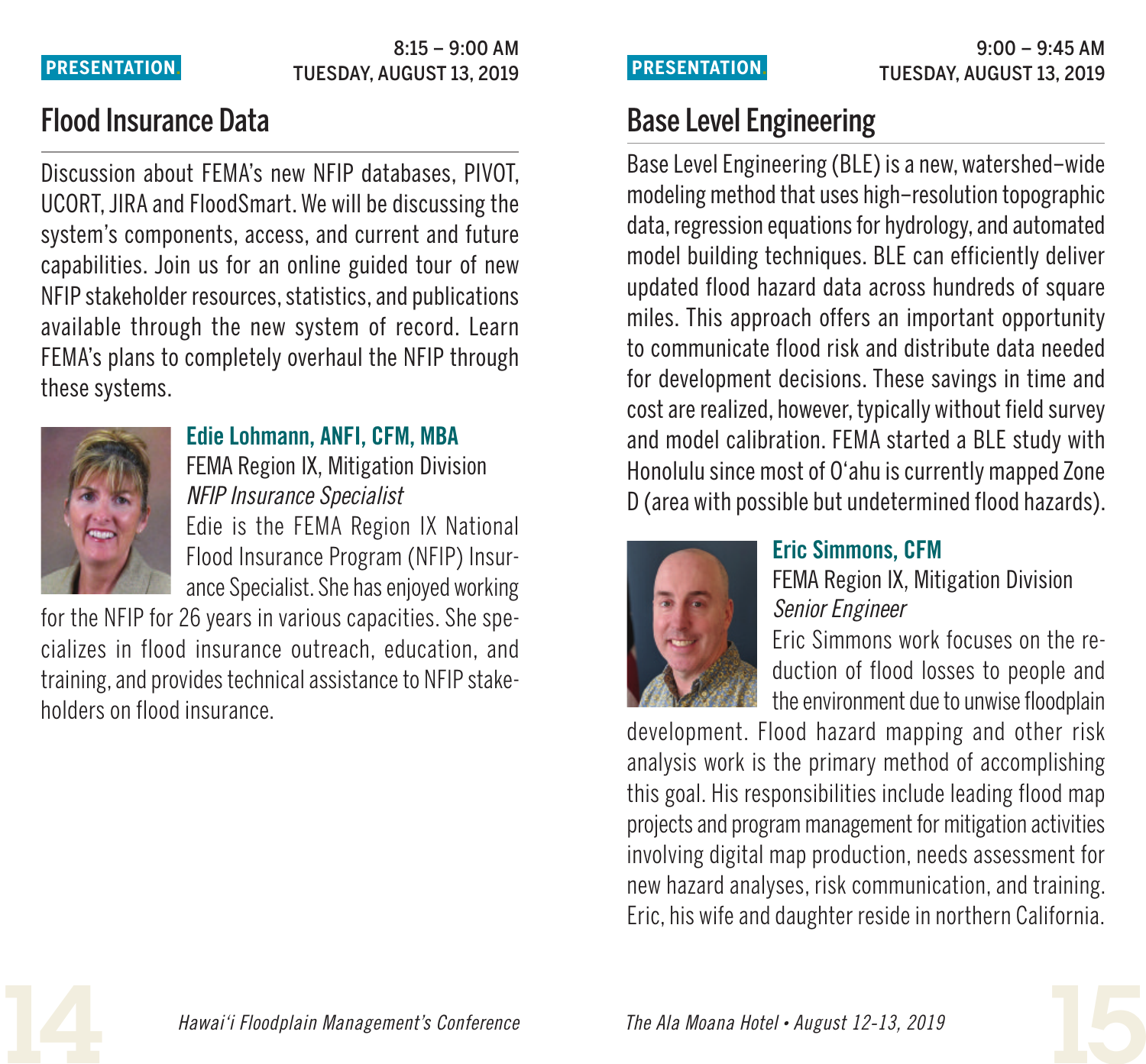# Adapting to Sea Level Rise: Strategies for Hawai'i's Coastal Highways

Hawai'i's roads were historically built on a belt system (aroad wrapping around theisland). Todayapproximately 15–percent of state highways would be vulnerable to the forecasted 1 meter sea level rise by 2100. This presentation covers what HDOT is doing to protect coastal highways already seeing the impacts of erosion and changing shorelines and the strategies being implemented to reduce risk and maintain access in the future.



**Ed Sniffen, P.E.** State of Hawai'i Dept. of

Transportation, Highways Division *Deputy Director*

As the Deputy Director for Highways, Ed Sniffen has responsibility for 2,500

lane miles of highway and 741 bridges across six Hawaiian Islands. His mission is the development and improvement of our highway transportation systems to facilitate safe and efficient travel and commerce statewide. Actions he has taken towards that goal since his appointment in January 2014 include improving project delivery and procurement processes resulting in the lowest unobligated federal funding balance in 18 years. Ed is licensed professional engineer with experience in civil and structural design as well as facilities and construction management.

# The 2018 Hurricane Season and Impacts Across Hawai'i

Dr. Alison Nugent's name may sound familiar or she may look familiar to you. That's because she shared the television screen with KHON2 Justin Cruz reporting on the approaching hurricanes of 2018.

Her presentation will cover an overview of the 2018 Hurricane Season, and then zoom in on the impactful storms (Lane, Olivia and Walaka). Additional discussion on rain gauge and radar analysis of the rainfall from Lane and current research submitted to the Bulletin of the American Meteorological Society (BAMS) journal will also be shared.



## **Alison D. Nugent, Ph.D.**

U.H. at Manoa, SOEST, Atmospheric Sciences

*Assistant Professor*

Dr. Alison Nugent is an Assistant Pro-

fessor of Atmospheric Sciences, part of the School of Ocean and Earth Science and Technology (SOEST) at the University of Hawai'i at Manoa. Her research focuses on Mountain Meteorology, the study of how mountains influence airflow, initiate and enhance precipitation, and interact with the atmosphere to set their own local weather patterns.



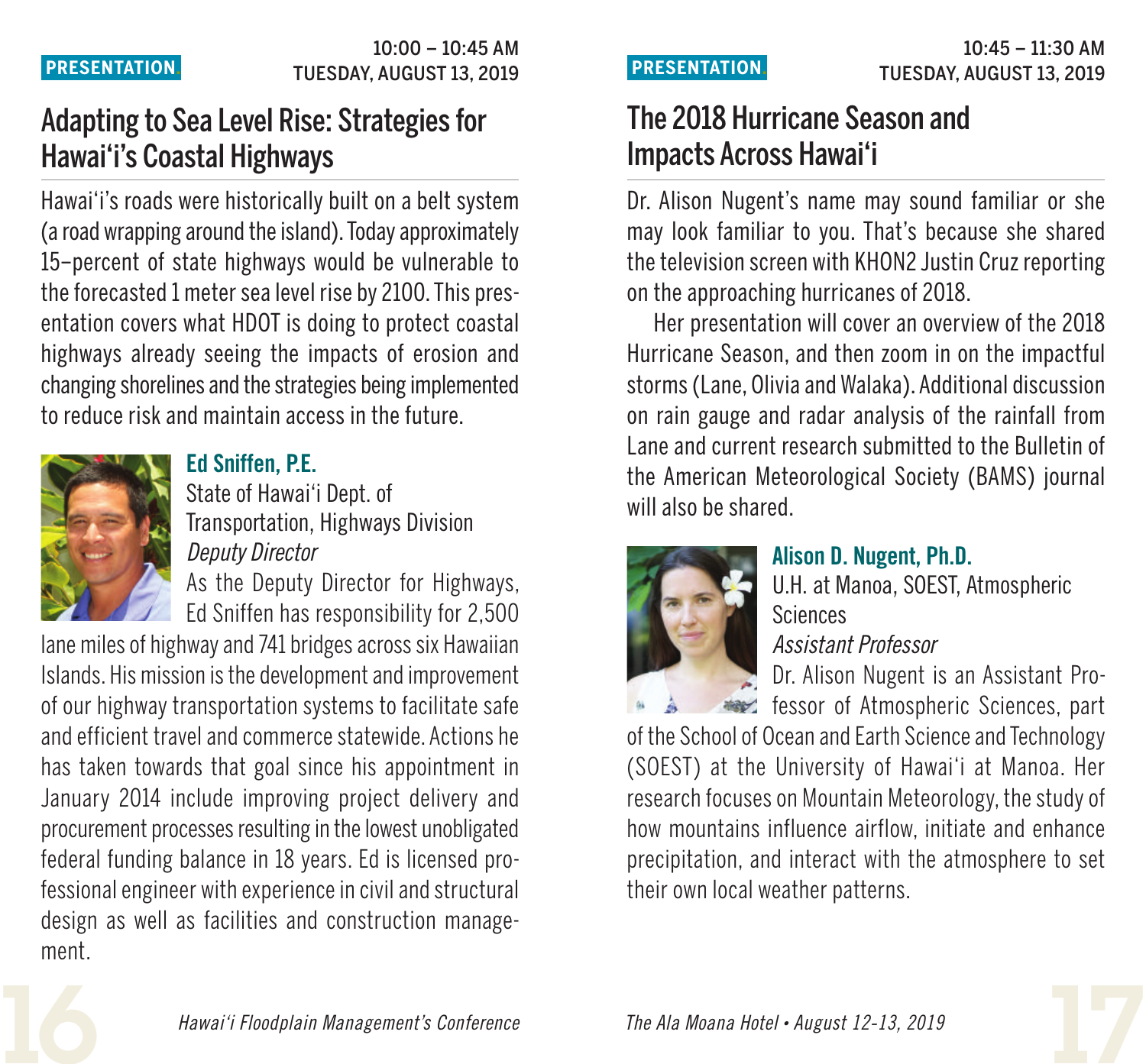### 12:00 – 2:15 PM **WORKING GROUP.** TUESDAY, AUGUST 13, 2019

# Hui A What's The Connection? Flood Insurance & Flood Maps

Participate in an interactive discussion on a new flood insurance changes, the flood insurance rate map (FIRM) revision and amendment process and how it mayaffect flood insurance premiums and what map revisions are on the horizon for Hawai'i.

## Hui Steersmen: **Edie Lohmann, ANFI, CFM, MBA**

FEMA Region IX, Mitigation Division *NFIP Insurance Specialist*

## **Eric Simmons, CFM**

FEMA Region IX, Mitigation Division *Senior Engineer*

Hui Location: **Plumeria Meeting Room**

# Hui B Is Your Project Compliant? Building Codes and Flood Regulations

Architects,engineers, building officials, did you realize that FEMA has long been working with the International Code Council on contributing in the development of the I-Codes since the first edition was published in 2000. FEMA also participates in the development in a key I-Code reference ASCE24. Since the 2009 edition, the flood provisions in each code in the series either meet or exceed the minimum requirements of the NFIP.

## Hui Steersman: **Rebecca Quinn, CFM**

RCQuinn Consulting representing FEMA Building Science

Hui Location: **Ilima Meeting Room**

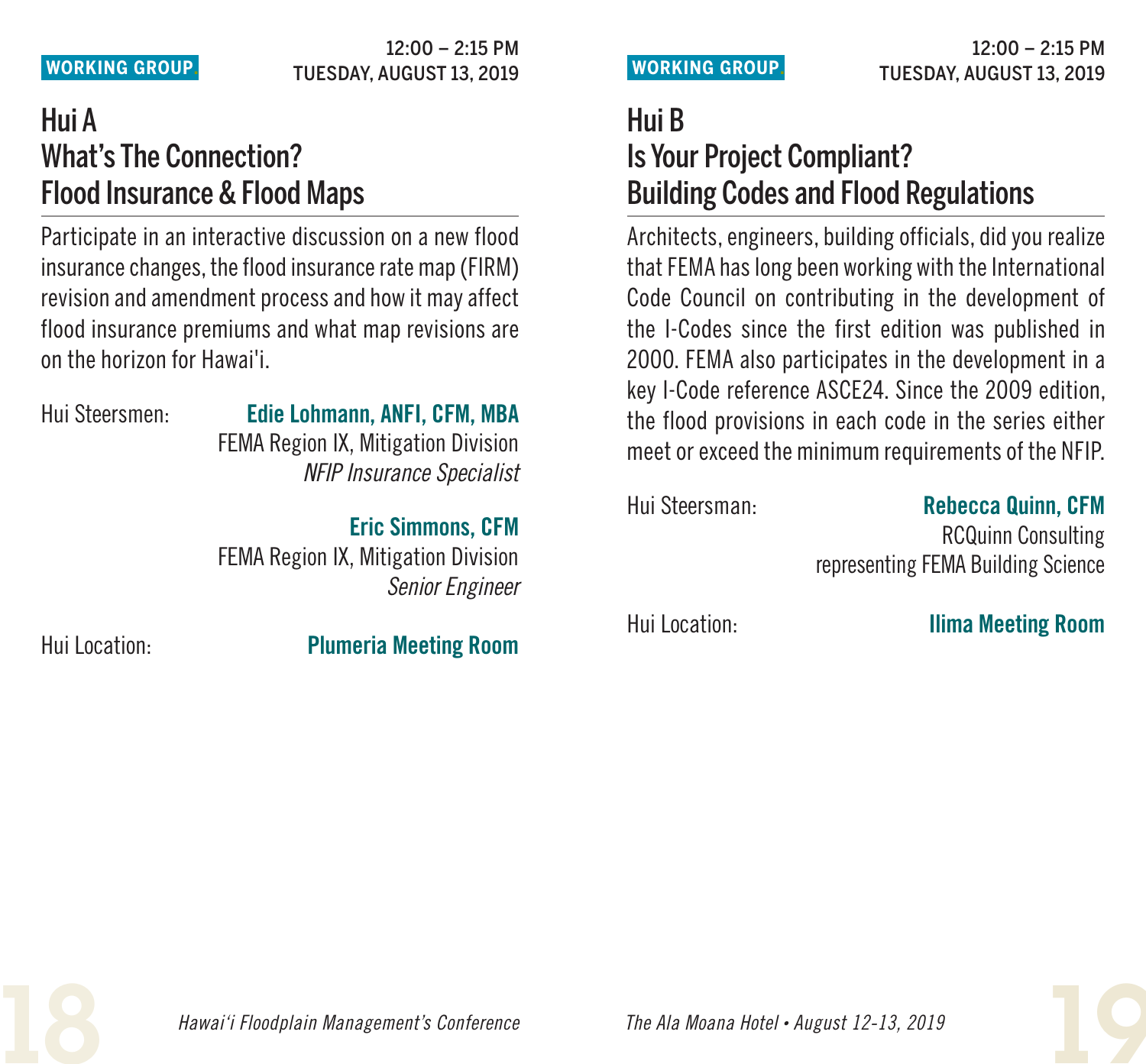### 12:00 – 2:15 PM **WORKING GROUP.** TUESDAY, AUGUST 13, 2019

# Hui C How to Get a Project Funded **Mitigation Grant Funding**

Discussion will focus on FEMA grant programs including description of nomination and selection process for mitigation projects,and explanation on the application process for State, County, and private entities.

Hui Steersmen: Phillip Wang

FEMA Region IX, Mitigation Division *Senior Hazard Mitigation Grants Specialist*

Phillip Wang has been with FEMA since 2007 serving as the Hazard Mitigation Planner and most recently the Senior Hazard Mitigation Specialist. His area of responsibility for the Hazard Mitigation Assistance Grants programs includes American Samoa, Arizona, California, Guam, Hawai'i, Nevada, and Northern Marianas Islands.

## **Larry Kanda**

Hawai'i Emergency Management Agency *State Hazard Mitigation Officer (Interim)*

- University of Hawai'i, B.ED,
- University of Southern California, M.ED.
- U.S. Air Force (1964–1991)
- State Civil Defense (1992–2010)
- Hawai'i Emergency Management Agency (2016–present)

## Hui Location: **Garden Lanai Ballroom**

 $12:00 - 2:15$  PM **WORKING GROUP.** TUESDAY, AUGUST 13, 2019

# Hui D New Directives Driven by SLR Sea Level Rising

In July 2018, Honolulu Mayor Caldwell issued Directive 18-2. This Directive is informed by the City Climate Change Commission's Sea Level Rise Guidance and Climate Change Brief, and the State Climate Change Mitigation and Adaptation Commission's Sea Level Rise Vulnerability and Adaptation Report and Data Viewer (Dec. 2017). Effective August 9, 2019, State EIS rules now explicitly include the state sea level rise exposure area in the significance criteria. With the science and guidance clear, what interactions must be considered to develop new regulatory design flood elevations and incorporate SLR into planning and floodplain management?

## **Matthew Gonser, AICP, CFM**

City & County of Honolulu Office of Climate Change, Sustainability & Resiliency *Coastal & Water Program Manager* Gonser joined the Office of Climate Change, Sustainability and Resiliency



in October 2017. His focus is on coastal and water issues with attention to community planning and design, natural hazards mitigation, sea level rise and climate change adaptation, and green infrastructure and stormwater management.

## Hui Location: **Garden Lanai Ballrom**

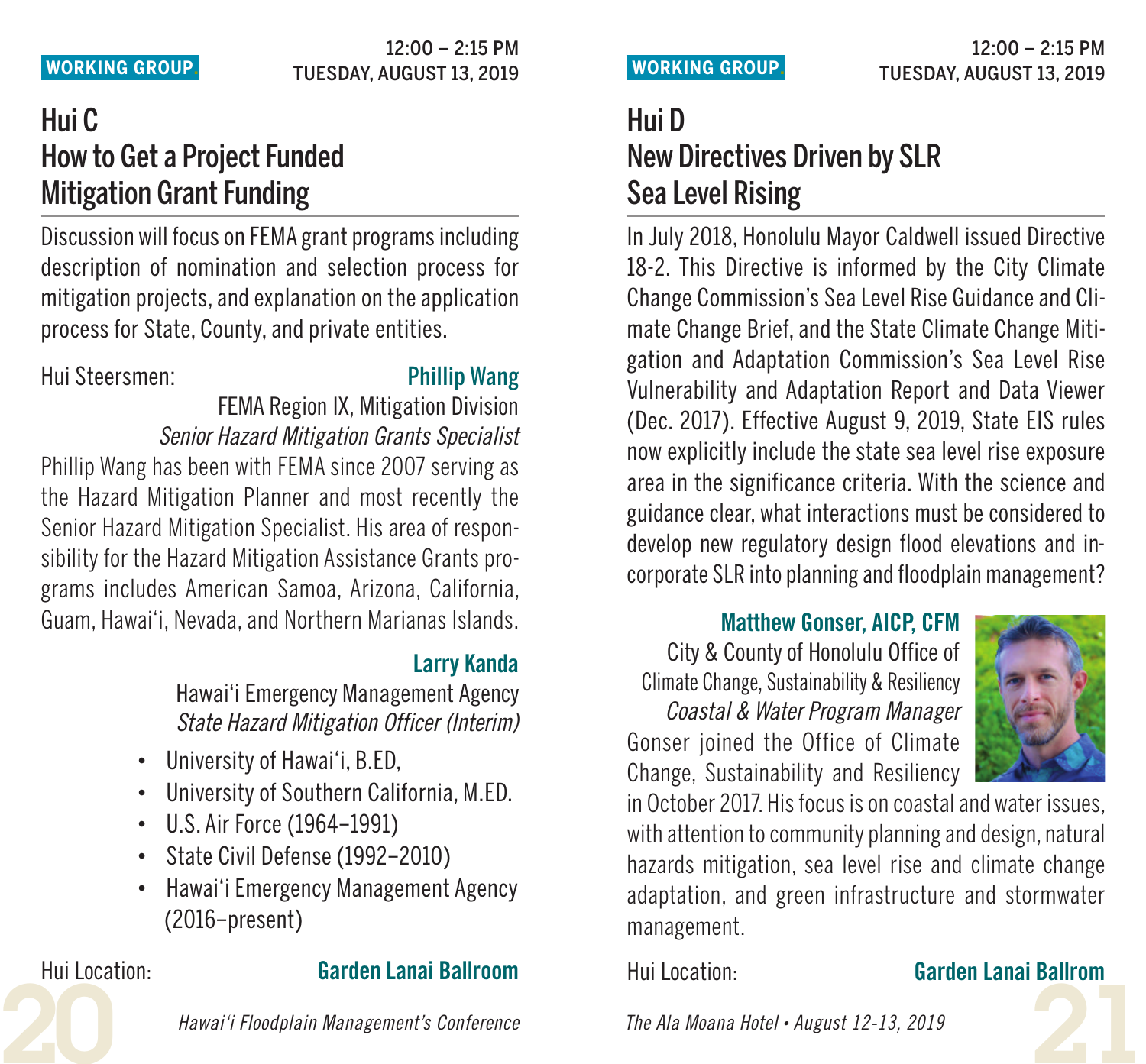# 3D Elevation Program (3DEP) – Statusfor Hawai'i

USGS manages the 3D Elevation Program (3DEP) on behalf of Federal, State, local, Tribal and other partners to meet the many business needs for lidar data. The goal of 3DEP is to collect lidar for the lower 49 states and territories and IfSAR in Alaska within 8 years. Data are being made available free to the public through The National Map. The 3D Nation Study is working in conjunction with 3DEP to document topographic and bathymetric data needs nationally. This presentation will provide an overview of 3DEP's progress and plans, opportunities for cost sharing, and the status of elevation data development and 3D Nation participation in Hawai'i and the Pacific Basin.



## **Drew Decker**

U.S. Geological Survey *National Map Liaison* Drew Decker is the National Map Liaison for Arizona, Southern California, Hawai'i, and the Pacific Basin and works for the

National Geospatial Program within USGS. He works with local, state, and other federal agencies to coordinate mapping production, maintenance, standards, and planning in support of The National Map. He also provides support to USGS scientists and the public for mapping related assistance concerning geographic data.

# How to Transition to the 2022 National Coordinate SystemWithout Getting Left Behind

In 2022, the National Geodetic Survey will be replacing the U.S. horizontal and vertical datums (NAD 83 and NAVD 88). The new 2022 positioning paradigm will impact all users of geospatial data, either directly or indirectly, and an understanding of the whats, whys, hows, and whens of this effort will ease your transition. The presentation will discuss how to transition the 2022 National Coordinate System without getting left behind.



## **Edward Carlson**

U.S. Dept. of Commerce / National Geodetic Survey *Pacific Region Geodetic Advisor* Mr. Carlson is the Pacific Region Geodetic Advisor, a liaison between NGS and the

Pacific, to guide and assist in the regions geodetic, charting, surveying, remote sensing, and land information system programs. He provides technical advice and training to governments and local users in planning and coordinating field surveys, quality assurance, and assisting in preparing data for inclusion into the National Spatial Reference System. Also, he serves as a primary contact for relating user needs to NGS and NOAA plus transferring new technical developments to local users.

**23** *The Ala Moana Hotel • August 12-13, <sup>2019</sup>*

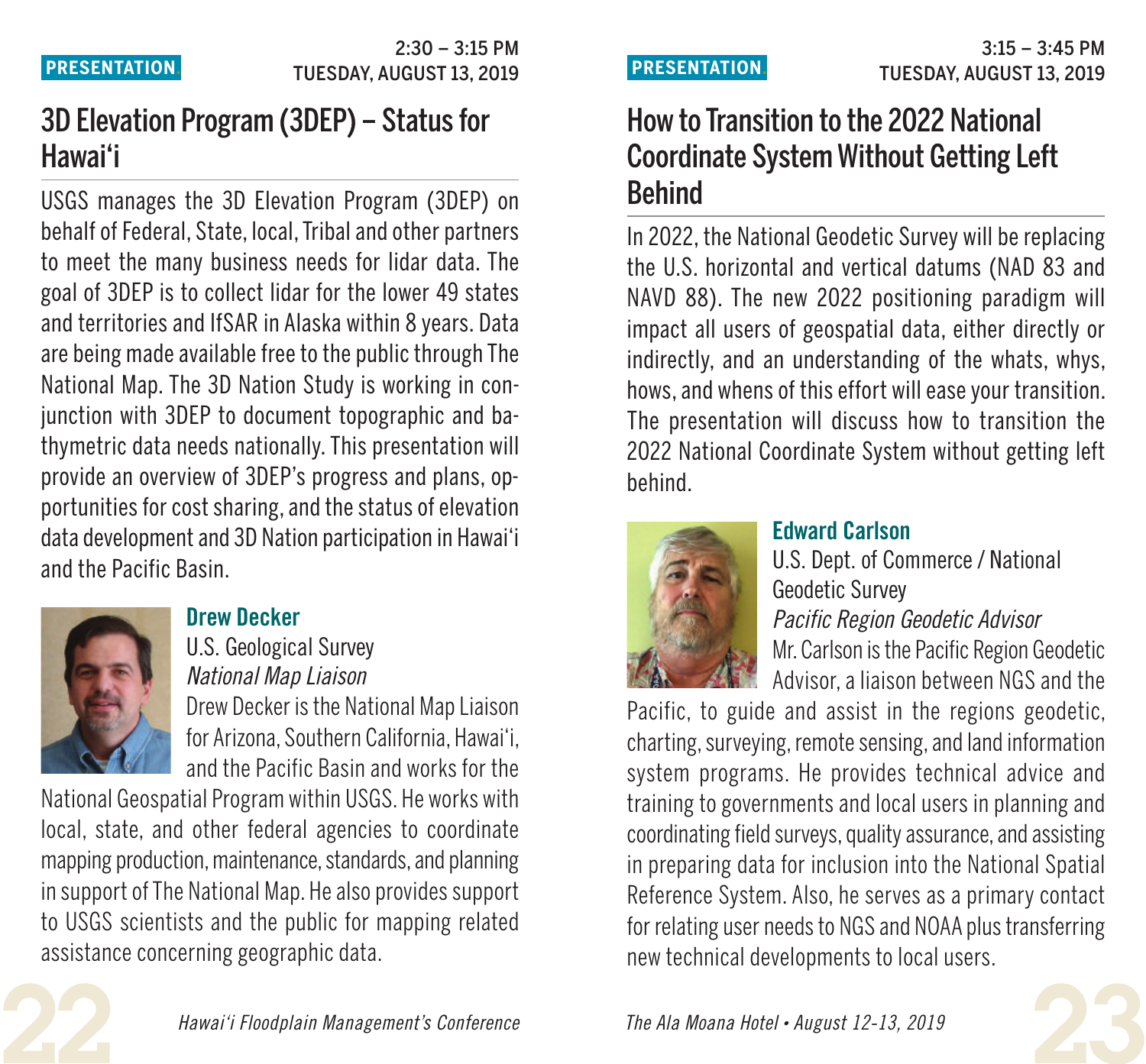### $3.45 - 4.15$  PM TUESDAY, AUGUST 13, 2019 **PRESENTATION.**

# Dam Evacuation Maps / BWS Nu'uanu 1 Reservoir Update

This presentation will highlight the growth of the Dam Safety Program this past year and development of community outreach after the September 2018 Lane & Olivia heavy rain events and the effects on Nu'uanu Reservoir 1 and concerns about the downstream community. In addition, this talk will briefly go over the features of the Program's dam inventory website and evacuation maps.

www.dams.hawaii.gov



## **Denise Manuel, P.E.**

State Dept. of Land and Natural **Resources** *Engineer*

Denise Manuel works as an engineer in the Dam Safety Program at the Depart-

ment of Land and Natural Resources, Engineering Division, Flood Control and Dam Safety Section. Denise has been with the Dam Safety Program since 2006 and worked previously with the Department of Health, Environmental Management Division Wastewater and Safe Drinking Water Branches, the DOE, DAGS, and DOT.

# **Monday Lunch Restaurant Suggestions**

*www.alamoanacenter.com*



**Lanai Food Court** Mall Level 2 , Mauka near Macy's

- **1** BRUG A popular Japanese-style bakery and café that also serves soups, sandwiches, cold-brewed coffee, jelly drinks and other beverages.
- 2 Da Spot Offers local and sustainable healthy meal options with a selection of 35 different smoothies.
- **3** Teppanyaki Farmer Features locally available farm fresh products and feature its signature dish, Da Original Steakroll.

**Makai Market Food Court** Street Level, near Centerstage

- **4** Ala Moana Poi Bowl When in Hawai'i, try Hawaiian food – kalua pig, lau lau, lomi salmon, poi or rice.
- **5** Poke & Box Featuring fresh poke, nutritious vegetable options and other local favorites.
- **6** Lahaina Chicken Company A delicious selection of entrees like rotisserie chicken, baby back ribs, roast beef or pork.



**24** *Hawai'i Floodplain Management's Conference*

**25** *The Ala Moana Hotel • August 12-13, <sup>2019</sup>*

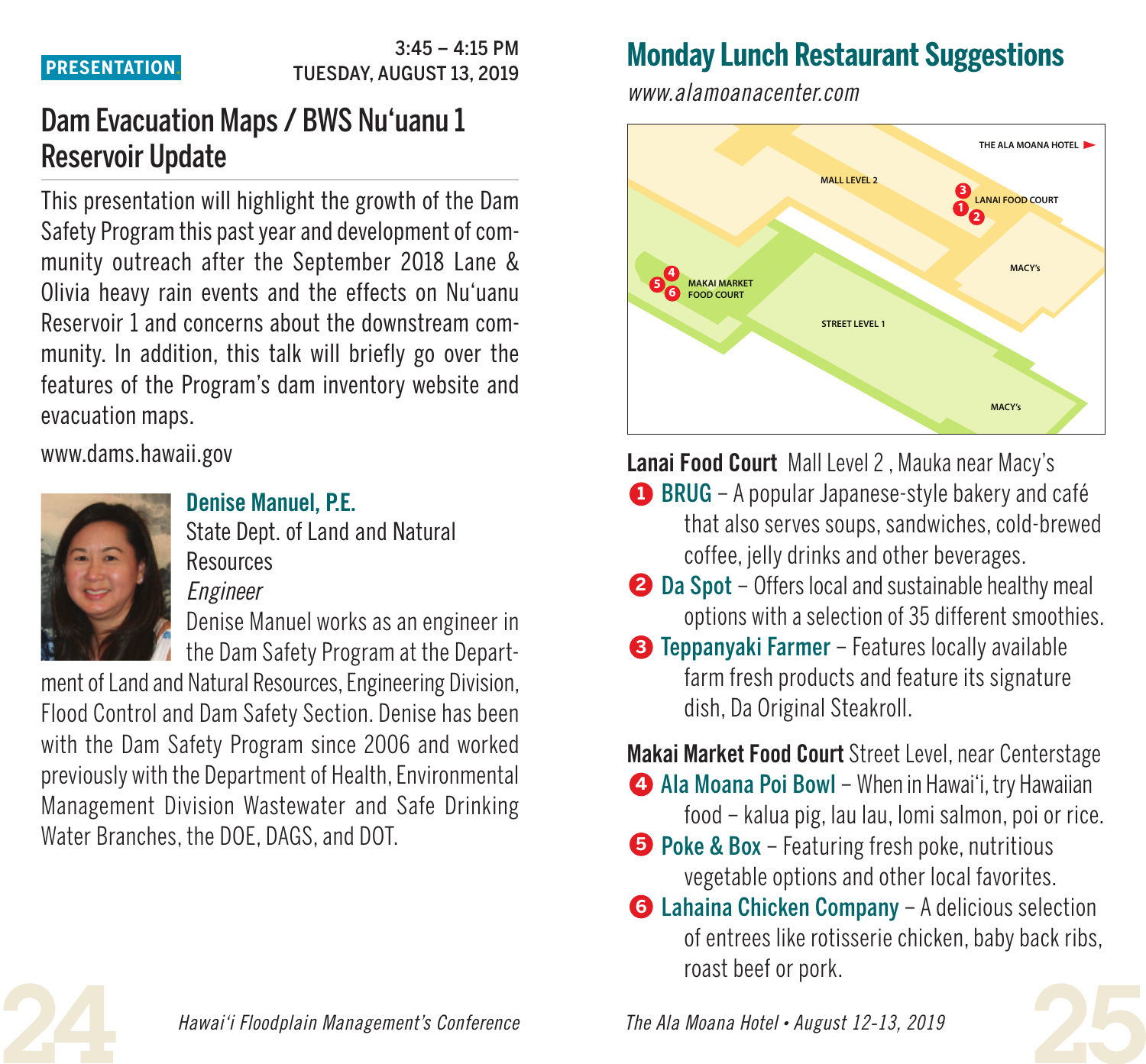## **Conference Attendees**

**NAMES IN COLOR** are Certified Floodplain Managers (CFM)

**NAME** Ramon Acob Melissa Agbayani Pua Aiu Kristen Akamine **Gregor Blackburn Bob Boteler** Wesley Brum Jessica Brunty **Francis Cerizo** Yvonne Chan Anthony Chandler Carty Chang **Christy Chung Jesse Colandrea** Catie Cullison **Chris Cunningham** Michele DAmico John Datiles **Ty Dempsey Maile English** Dolan Eversole John Ford Myles Fujimoto **Brandon Fujishige** Gazelle Garner Phil Gerwien Dion Gonzales Justin Goo Christopher Guerin Ronald Guerrero **Bryce Harada** Colin Hayashida

Dennis Hirota Heidi Ho Chanel Honda Dennis Hwang Darrell Ing

Chanel Honda chonda@dcca.hawaii.gov DCCA Insurance Division **Dennis Shigeoka-** dshigeoka@hawaii.rr.com Dennis K. Shigeoka, P.E., CFM, LLC<br>Dennis Hwang djh@opglaw.com UH Sea Grant Mario Siu-Li msiuli@honolulu.gov City & Cou **EMAIL COMPANY** ramon.acob@hawaii.gov DOT melissa.m.agbayani@hawaii.gov DLNR pua.aiu@hawaii.gov DLNR kristen.c.akamine@hawaii.gov DLNR gregor.blackburn@fema.dhs.gov FEMA rboteler@comcast.net HIEMA wesley.brum@ficoh.com First Insurance Company of Hawaii Jessica.R.Wiggs@usace.army.mil USACE cerizof@gmail.com Maui County ychan@iolani.org Iolani School achandler@kauai.gov Kaua'i County carty.s.chang@hawaii.gov DLNR christykchung@gmail.com Maui County jesse.k.colandrea@hawaii.gov DLNR ccullison@pbrhawaii.com PBR HAWAII c.cunningham@honolulu.gov City and County of Honolulu michele@damicogroup.com d'Amico Design Group john.m.datiles@hawaii.gov DLNR ty@dempseypacific.com Dempsey Pacific Inc. maile@esakimap.com Esaki Surveying & Mapping, Inc. eversole@hawaii.edu UH john.ford1@tetratech.com Tetra Tech mylesf@financefactors.com Finance Factors brandon@esakimap.com Esaki Surveying & Mapping, Inc. info@edbhawaii.com envision.design.build / EDB phillip.gerwien@hawaiianelectric.com HECO dion.gonzales@hawaiicounty.gov County of Hawai'i justin.a.goo@usace.army.mil USACE christopher.guerin@hawaii.gov DOT ronguerrero@samhirota.com Sam O. Hirota, Inc. Bryce.Harada@hawaiicounty.gov Hawai'i County chayashi@dcca.hawaii.gov DCCA Insurance Division dennishirota@gmail.com Sam O. Hirota, Inc. hhohawaii@yahoo.com Sykes & Kykes Properties Inc. chonda@dcca.hawaii.gov DCCA Insurance Division djh@opglaw.com UH Sea Grant darrell.h.ing@hawaii.gov DHHL

### **NAME** Winston Ing

Jamiel Ishaque **Stanford Iwamoto** Sara Jehn Jeanne Johnston Charles Jury Micah Kagimoto Kevin Kasamoto Megan Kawatachi Alison Kearns Asia King Tracy Kitaoka Huang-Chi Kuo Melanie Lander Carmen Lee Dickey Lee James Lewis **Ana Lillis** Janice Marsters **Edwin Matsuda** Stewart Matsunaga Nancy McPherson **Royce Miyahara Barry Muranaka** Jon Muraoka Wayne Nakamura Justine Nihipali Jon Nishimura Trina Onuma Kanani Padeken Ruby Pap Matthew Ragasa Diego Sanchez-Gomez Gerald Schmitz JoAnn Scordino **Dean Setiono Dennis Shigeoka-Mario Siu-Li**

jamielishaque@samhirota.com Sam O. Hirota, Inc. siwamoto@kauai.gov Kaua'i County sara@agorjehnarch.com Agor Jehn Architects jeanne.johnston@fema.dhs.gov FEMA cjury@okahara.com Okahara & Associates, Inc. mkagimoto@wilsonokamoto.com Wilson Okamoto Corp. kevin.kasamoto@hawaii.gov DOT mkawatachi@iolani.org Iolani School alison.kearns@fema.dhs.gov FEMA asia.king@fema.dhs.gov FEMA tracy.s.kitaoka@hawaii.com DAGS koolauecological@gmail.com Koolau Ecological Services melanie.s.lander@hawaii.gov HI Coastal Zone Mgmt Prog gerontologist.carmen@gmail.com CL dickey.h.lee@hawaii.gov DLNR jelhawaii@yahoo.com CBPP ana.lillis@co.maui.hi.us Maui County janice.marsters@hartcrowser.com Hart Crowser, Inc. edwin.y.matsuda@hawaii.gov DLNR stewart.t.matsunaga@hawaii.gov DHHL nancy.m.mcpherson@hawaii.gov DHHL rmiyahara@wilsonokamoto.com Wilson Okamoto Corp. barry.muranaka@aecom.com AECOM jmuraoka@fukunagaengineers.com Fukunaga and Associates Inc wayne.h.nakamura@hawaii.gov DHHL justine.w.nihipali@hawaii.gov HI Coastal Zone Mgmt Prog jnishimura@fukunagaengineers.com Fukunaga & Associates, Inc. hpuszyn@bchdesign.com Belt Collins Hawaii LLC kpadeken@honolulu.gov City and County of Honolulu rpap@hawaii.edu UH Sea Grant matgeneric@gmail.com Keller Williams Honolulu diego.sanchez-gomez@co.maui.hi.us Maui County gerald.schmitz@honolulu.gov HART joann.scordino@fema.dhs.gov FEMA dean.setiono@navy.mil NAVFAC msiuli@honolulu.gov City & County of Honolulu

### **EMAIL COMPANY**

**e**<br>**e**<br>**e**<br>**e**<br>**e**<br>**e**<br>**e**<br>**e**<br>**e n**<br>**i** Prog<br>**s**, Inc. **Corp.**<br>cociates Inc. **e s**<br>**s**<br>**b**<br>**c**<br>**d** winstoning@samhirota.com Sam O. Hirota, Inc. dshigeoka@hawaii.rr.com Dennis K. Shigeoka, P.E., CFM,LLC *(continued on the following page)*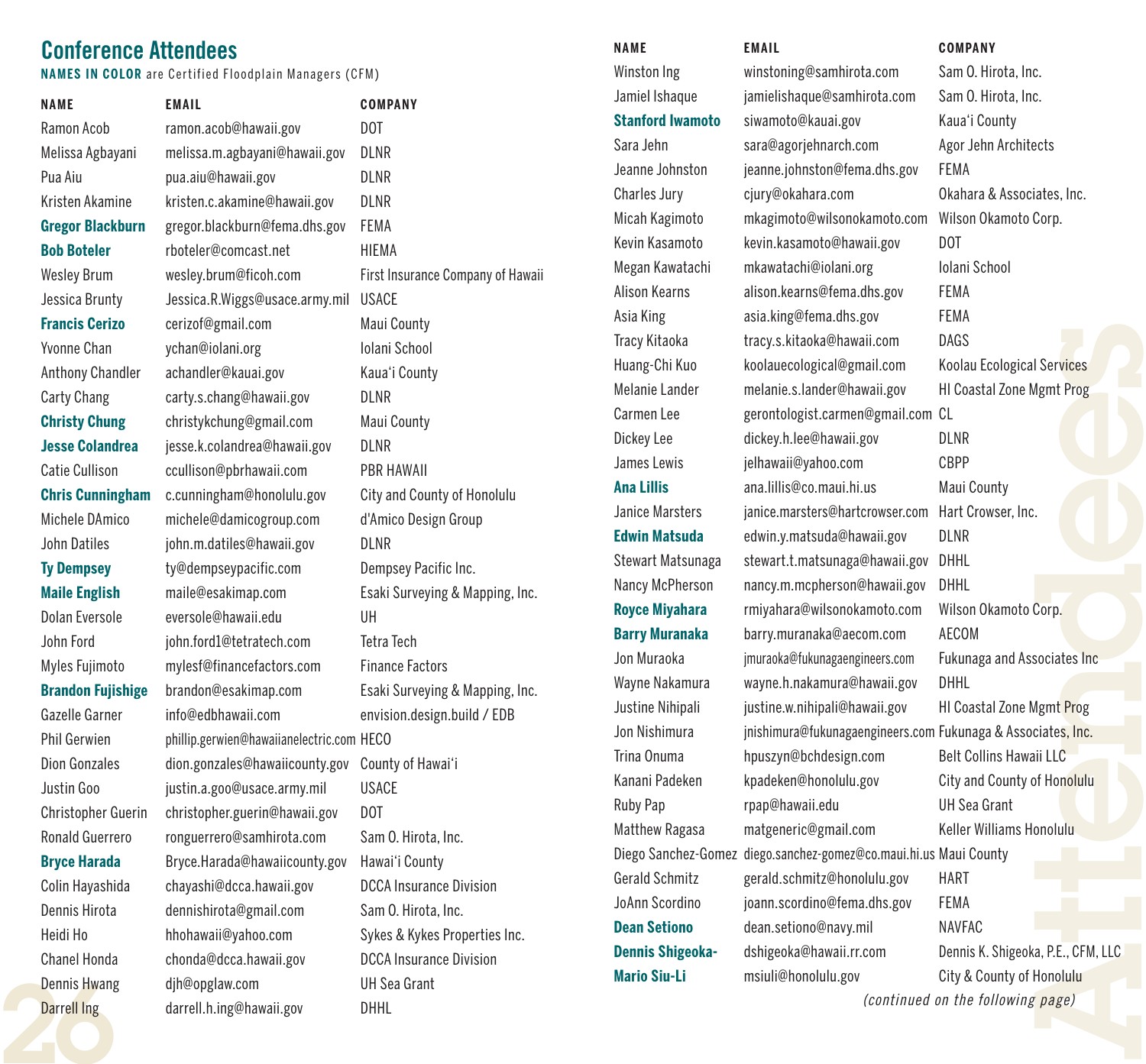| <b>NAMF</b>             | <b>EMAIL</b>                           | COMPANY                            |
|-------------------------|----------------------------------------|------------------------------------|
| <b>Colby Stanton</b>    | colby.stanton@fema.dhs.gov             | FEMA                               |
| <b>Jay Stone</b>        | hpuszyn@bchdesign.com                  | <b>Belt Collins Hawaii LLC</b>     |
| <b>Amber Takenouchi</b> | at@blueoceancivil.com                  | <b>Blue Ocean Civil Consulting</b> |
| Noreen Takeshita        | noreen takeshita@hawaiianelectric.com  | <b>HECO</b>                        |
| <b>Emi Tanitomi</b>     | etanitomi@bowengineering.com           | Bow Engineering & Development      |
| Toshiko Tanuma-Weiner   | toshiko3132@gmail.com                  | Retired                            |
| Keith Tasato            | keith.m.tasato@hawaii.gov              | DOT                                |
| Ken Tatsuguchi          | ken.tatsuguchi@hawaii.gov              | DOT                                |
| Sam Thomsen             | sthomsen@dcca.hawaii.gov               | <b>DCCA Insurance Division</b>     |
| Steve Tomei             | SteveTomei@samhirota.com               | Sam O. Hirota, Inc.                |
| <b>Eric Torrate</b>     | etorrate@bowersandkubota.com           | Bowers & Kubota Consulting         |
| Crystal van Beelen      | cvanbeelen@honolulu.gov                | City and County of Honolulu        |
| Jon White               | jon@hoeisf.com                         | <b>HOEISF</b>                      |
| Joanne Williamson       | joanne.williamson@hawaiianelectric.com | <b>HECO</b>                        |
| Ross Winans             | ross.winans@noaa.gov                   | NOAA OCM                           |
| Teri Wong               | teri.k.wong@hawaii.gov                 | <b>DLNR</b>                        |
| Dani Yoo                | dani.yoo@hawaii.gov                    | <b>DLNR</b>                        |
| Reyn Yoshimura          | reynyoshimura@samhirota.com            | Sam O. Hirota, Inc.                |

## **Conference Presenters**

### **NAME**

**288 Carol Tyau-Be**<br>Phillip Wang **Chad Berginnis** Edward Carlson Drew Decker **Matthew Gonser** Douglas Haigh Michael Hornick Larry Kanda Steve Lettau **Edie Lohmann** Denise Manuel Scott Morishige Alison Nugent **Rebecca Quinn Eric Simmons** Edwin Sniffen Lance Takehara **Carol Tyau-Beam** Phillip Wang

cberginnis@floods.org ASFPM ed.carlson@noaa.gov NOAA/National Geodetic Survey ddecker@usgs.gov U.S. Geological Survey matthew.gonser@honolulu.gov City & County of Honolulu dhaigh@kauail.gov Kaua'i County michael.hornick@fema.dhs.gov FEMA larry.kanda@hawaii.gov HIEMA slettau@onyxgroup.com The Onyx Group edith.lohmann@fema.dhs.gov FEMA denise.m.manuel@hawaii.gov DLNR scott.s.morishige@hawaii.gov State of Hawai'i anugent@hawaii.edu UH Manoa rcquinn@earthlink.net RCQuinn Consulting eric.simmons@fema.dhs.gov FEMA edwin.h.sniffen@hawaii.gov DOT takehara58@gmail.com Bowers + Kubota carol.l.tyau@hawaii.gov DLNR phillip.wang@fema.dhs.gov FEMA

### **EMAIL COMPANY**

 $\mathbf{g} = \mathbf{f} \cdot \mathbf{f}$ **detic Survey**<br> **detic Survey**<br> **detical** 

# **Wednesday,August 14th 2019**

CFM Exam **(Proctored by DLNR)**

**The Ala Moana Hotel 'Ilima Meeting Room**

**Exam Check-In: 8:00 am Exam: 9:00 am – 12:00 noon**



**www.floods.org**